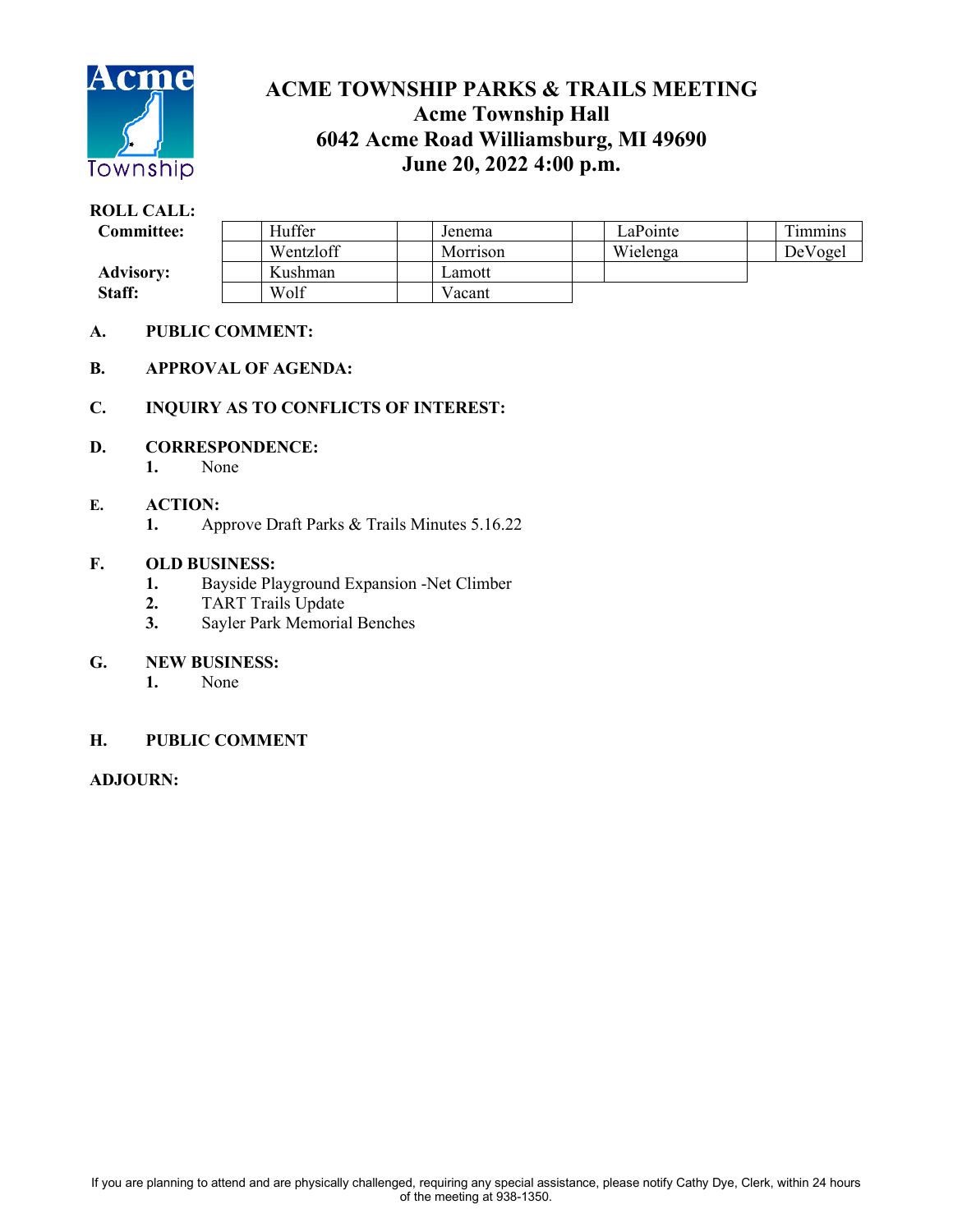# **ACME TOWNSHIP PARKS & TRAILS COMMITTEE DRAFT MINUTES**

May 16, 2022

# **CALL TO ORDER**

The Acme Township Parks & Trails Committee meeting of May 16, 2022 was called to order by Chairman Wielenga at 4:04 pm. The meeting was held in the Acme Township Hall Meeting Room.

# **ROLL CALL**

Committee Members present: Huffer, Jenema, Wielenga, Morrison, Wentzloff, LaPointe Committee Members excused: Timmins Staff and Advisory present: Lamott, Elizabeth Calcutt, TART trails

# **A. PUBLIC COMMENT**

There was no public comment.

# **B. APPROVAL OF AGENDA**

Addition by LaPointe of #4 Sayler and Bayside Parks under Old Business and New Business #1 Jacob Snover, Flag retirement box.

**Motion by Lapointe, supported by Jenema to approve the agenda as presented. All Yeas. Motion carried.**

#### **C. DECLARATION OF CONFLICT OF INTEREST** None stated.

# **D. CORRESPONDENCE**

 Letter from Lockwood RE: Pickleball Ct. Lapointe noted that they are expensive and require a fair amount of maintenance and Jenema noted that they are already located in Elk Rapids, East Bay and Milton. The township did not want a lot of those amenities at Bayside Park.

# **E. ACTION**

1. Approve **DRAFT** Minutes for the September 20, 2021 Parks & Trails meeting. **Motion by Wentzloff, supported by Jenema to approve the DRAFT Parks & Trails Minutes of September, 20, 2021 as presented. No discussion. Motion carried unanimously.** 

# **F. OLD BUSINESS**

# **1. Bayside Playground Expansion**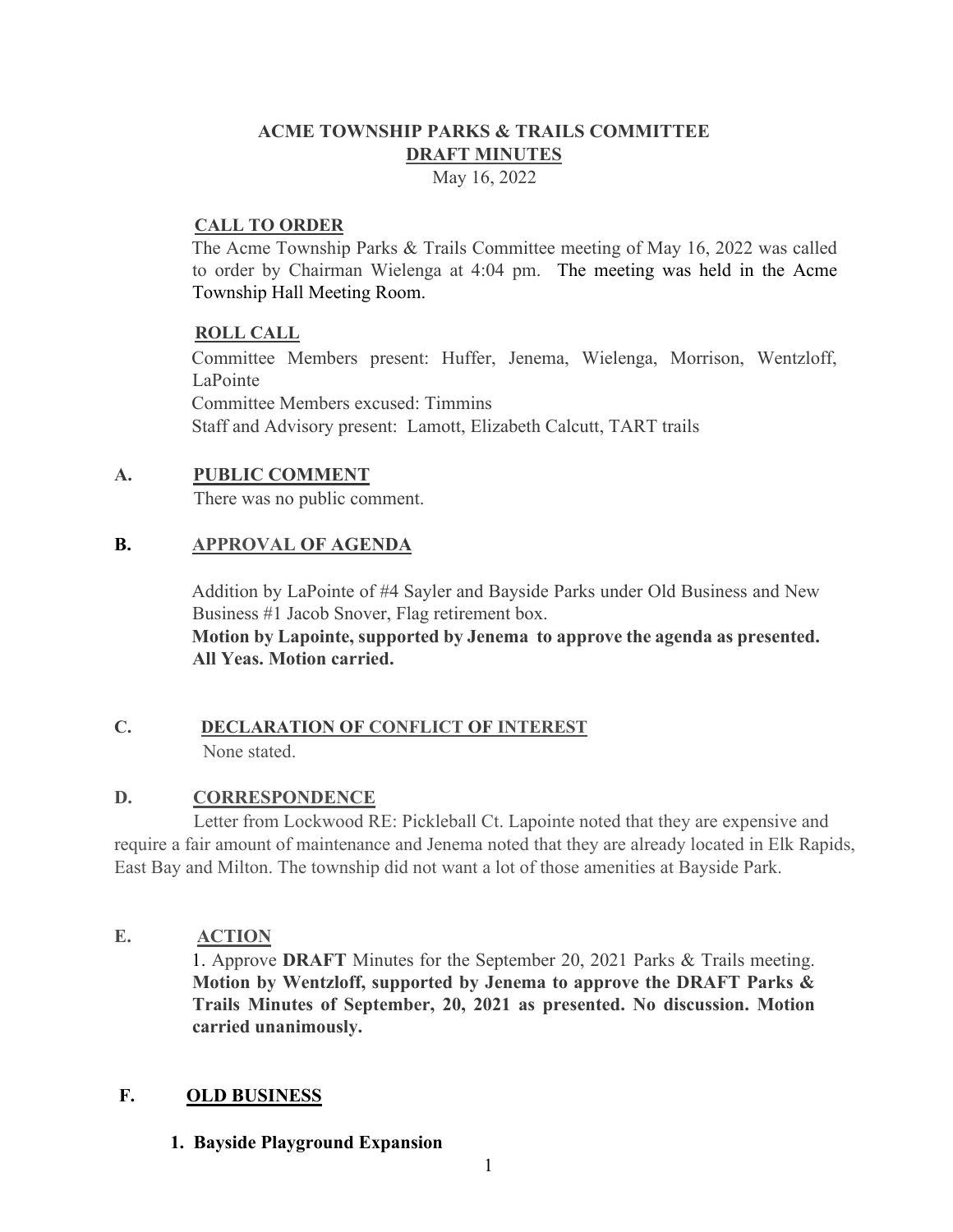Playground expansion. Chairman recalled working on a plan and then seeking financing. Jenema agreed. Endowment could pay for a playground. Then the township could pay for the pad/footings etc. Amy and Ryan are trying to follow up on Poured In Place (PIP) failures at current play structure.

> Wielenga suggested that Josh can do a rendering. He can dig up the last version of it to see where they are at with the plan.

LaPointe asked if there is a target budget. Discussion ensued, but the plan could not be easily located. Wielenga noted that we are trying ot find out what we want and then scale it vack from there. The last version did have prices, as her recalled.

Huffer asked if we could get a recommendation on what module to begin with as part of the expansion.

Wielenga noted that the current structure is 12 years + and thought there was discussion about the little kids having some options next.

#### **2. Trails Update**

Jenema- The ribbon cutting for the trail was at the end of April. This section was expensive, but between TART and the township the money and maintenance has been covered.

Elizabeth Calcutt, TART with Amy Herzog, TART have been part of the project and were there to provide an update. They have regularly been meeting with Lindsey Wolf at the township with project updates. The boardwalk is the next substantial part of the construction. Iron Bell (Now Michigan Trail Fund) brought in \$25,000 to meet the shortfall. Full competition of the Acme connector trail should be by fall. In 2019 there was preliminary design from Acme Township to Elk Rapids. Goal would be in in 2024 to have that segment out to bid from Elk Rapids to Maple Bay.

Calcutt continued with the introduction of the Deepwater Point Connection. It would be a .25 mile trail that would connect a large neighborhood with the TART trial system. Spoke with MDOT about the possibility of something at the intersection of M72 and US31. Looking at the option of a pork chop, a small refuge island, to move people across US31 on the south side of the intersection. Furthermore where the township park comes out at the dirt part of Shores Beach Lane they would like to get that section paved to the intersection for an on-road trail. The trail would cross in front of the Resort's office and then go behind Osorio's Tacos. They would aim to keep the maple behind Osorio's Taocs. It would then travel across the back side of the resort property. There are some questions about zoning, but with utilizing the shared drive and parking area there may not be an issue with impervious surface. Sores Beach Lane is something that would need to be addresses. The Resort wants to maintain as much open space as possible on their land next to Osorio's Tacos. Project would be privately funded.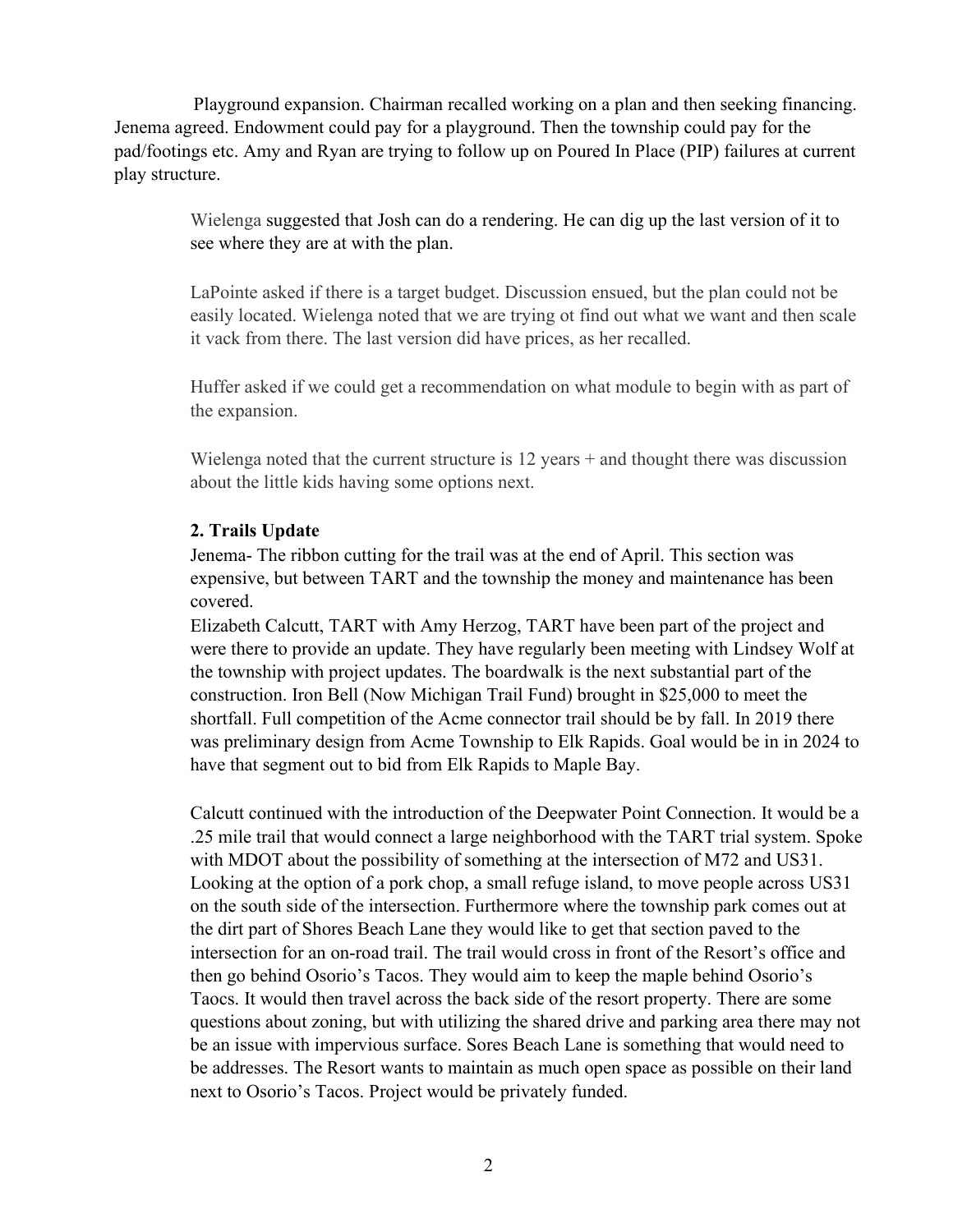Lapointe asked if there is any money for maintenance of the boardwalk on the Acme Connector Trail. And is there insurance. Calcutt said they would have to look in to the insurance.

Calcutt said the next steps are to update materials for the Nakwema trial and work on the Shores Beach Lane situation.

#### **3. Sayler Park Memorial Benches**

Wielenga asked who has been working on that. Jenema noted that Nancy had called and gotten prices to Ryan LaMott. The Morriosns on Elk Lake Rd. could make the benches. Township board has approved the purchase of one for display.

Wielenga noted that LaMott will order a bench and place it, since we have people that want to buy them.

# **4. Bayside and Sayler Park Updates**

 Lapointe is asking if we have a target date for spring clean up to be complete. LaMott suggested that they would need to talk to Doug White, Supervisor, for anything regarding maintenance. Jenema noted that the township usually tried to have Bayside Park cleaned up, with the water on and bathrooms open by Memorial Day Weekend.

LaMott said that irrigation should be on the following week. The foot wash and bathroom were on. And the water fountain is on, but not working well after being turned off for two season.

LaPointe asked if the township should sell the beach groomer that it owns? LaMott noted that it has been sitting at the lower nature preserve. LaPointe suggested that the township either use it or sell it.

LaPointe questioned what was going on with the swamp/wet area in the middle of the park and asked if anyone was concerned about it? Jenema said they had talked about bringing in rocks and then a border of wood chips, because so many plants died the township has hoped they would get reestablished.

Lapointe asked if there is always flow could a mat with a stand pipe be installed so that there would always be a certain amount of water standing there. The township has spent a lot of money on the park land and that spot is an eyesore. LaPointe recommends getting someone who can deal with that spot and get a quote on what it would cost to do something with that area.